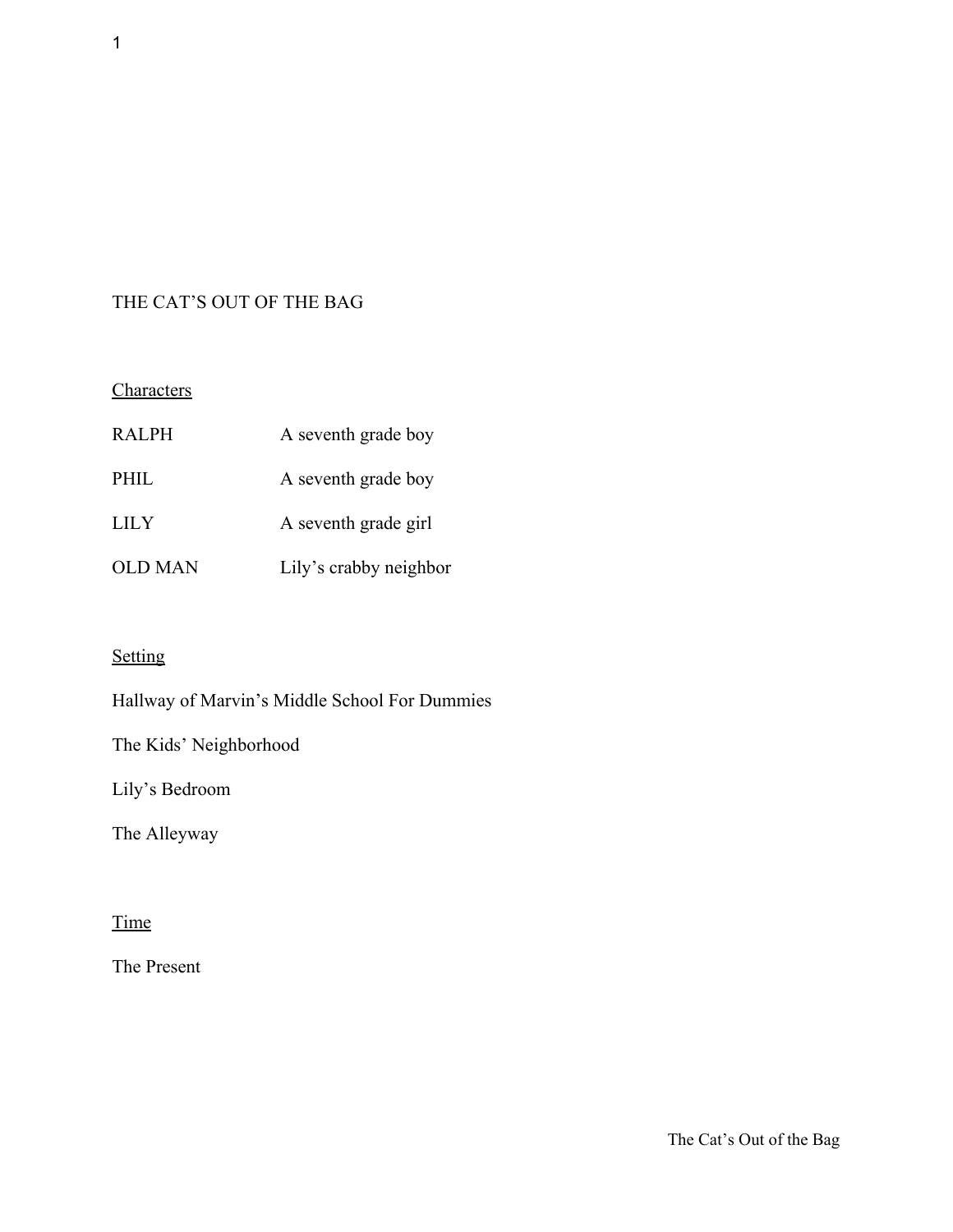# **Scene One**

**Setting:** Marvin's Middle School For Dummies

**At Rise:**  Ralph and Phil are walking to their lockers and they discover a distraught Lily

# RALPH

Dude, I didn't get any sleep last night. There was some cat outside my window and it wouldn't shut up. It sounded like it was dying.

#### PHIL

Man, I guess curiosity struck again.

## RALPH

Huh?

# PHIL.

Cuz', you know, curiosity killed the cat.

### (RALPH rolls his eyes and shoves him)

C'mon, that was a good one!

(RALPH and PHIL spot LILY and walk over to her locker)

### RALPH

Hey Lily, are you okay?

(LILY turns to them, obviously previously crying)

# LILY

Oh, Ralph! I can't put up this facade anymore. I'm far too distraught.

# RALPH

What happened?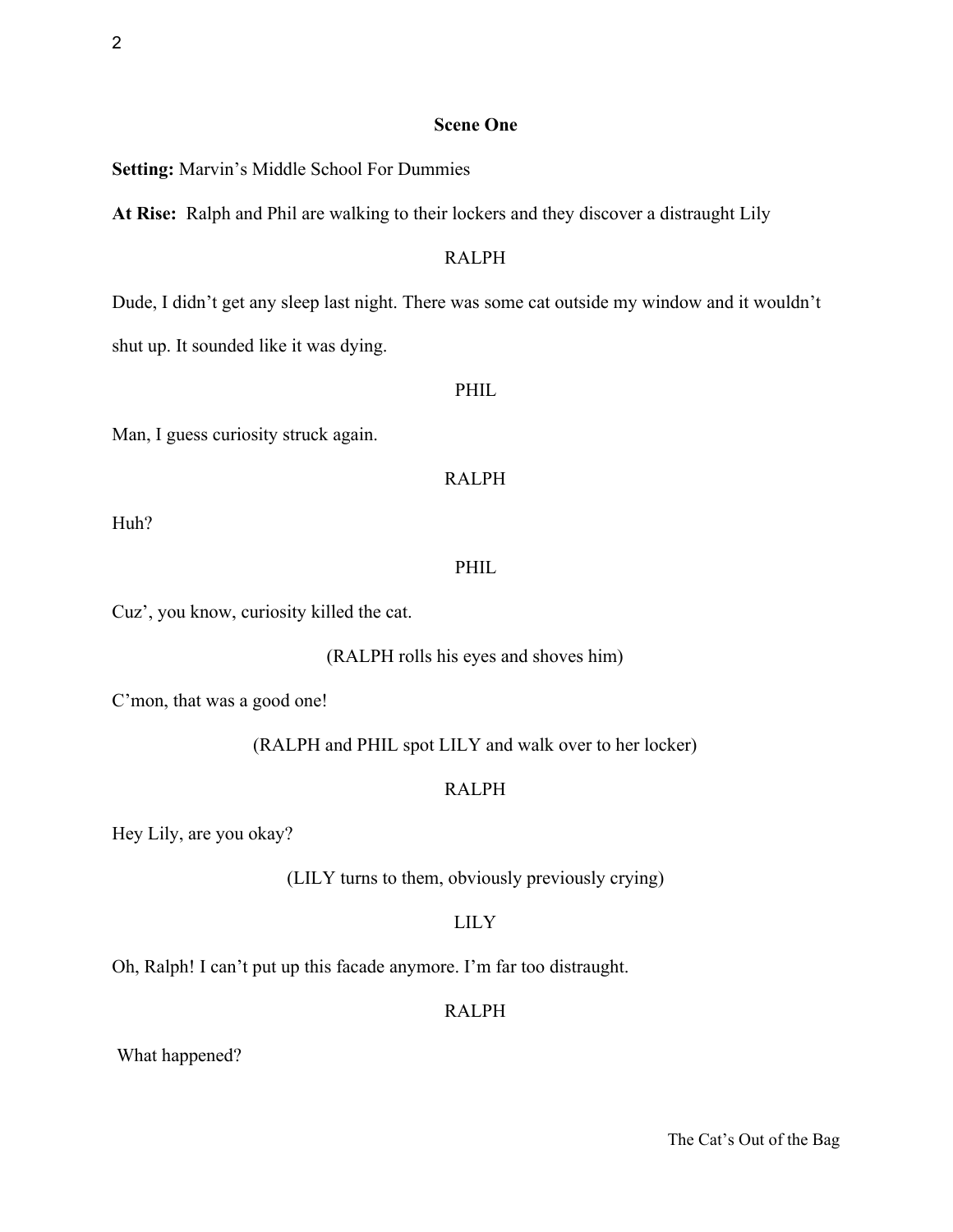(*softly*) You remember my cat, Margarita, right?

#### RALPH

Uh, yeah.

### LILY

She's dead now. (*devastated*) As a doornail.

(LILY begins to cry again and essentially tackles PHIL in search of support or comfort.

PHIL is alarmed at this.)

#### RALPH

Oh no. I'm so sorry, Lils.

#### PHIL

How'd she die, Lily?

(LILY cries harder. RALPH punches PHIL lightly in the arm.)

# RALPH

Dude.

# LILY

 No, it's okay. I need to be strong. For Margarita. It's what she would've wanted. (*sighs*) I woke up this morning and I knew something was wrong. I felt it in the air. I started to get nervous. The energy in my house was off. Almost as though someone was gone. How could that be? I saw everyone at breakfast. All my sisters, my father, the weird red stain on the ceiling that looks like Elvis Presley. I relaxed a little. I let my guard down. Big mistake. My poor, naive, past self. I

The Cat's Out of the Bag

3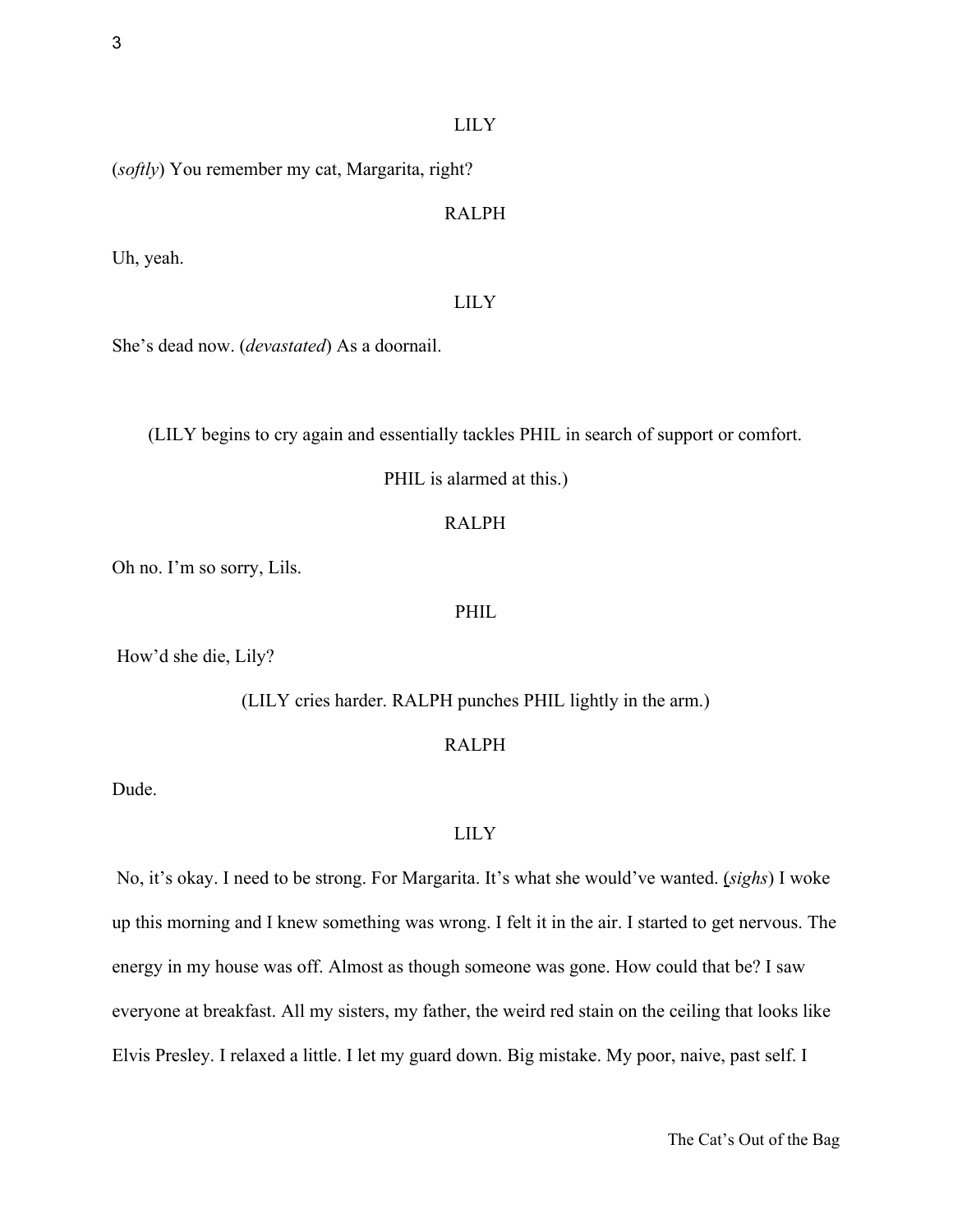called Margarita and opened up her cat food. Fancy Feast's best. Margarita didn't come. That's when I started to panic. I looked everywhere. She was nowhere. Then I checked the driveway. There was blood and fur everywhere! And then I knew. Oh, Ralph!

(LILY falls to the ground, upset)

#### PHIL

(*in an attempt to console her*) Well, look on the brightside, Lils. You can get a dog now! They're way better than--

## RALPH

Phil!

# PHIL

I mean! God, Ralph, let me finish. I'm sorry for your loss.

#### LILY

I just miss her so much! Why do the good die so young? Y'know, sometimes I can still feel her spirit, just, brushing up against my leg.

#### PHIL

Lil, she only kicked the bucket this morning.

#### LILY

Buckets. Margarita loved buckets. She sat in them all the time.

(LILY is about to break down again before RALPH grabs her shoulders.)

# RALPH

Lily, you should go home. You're not in good shape for Mr. Henrikson's lecture today.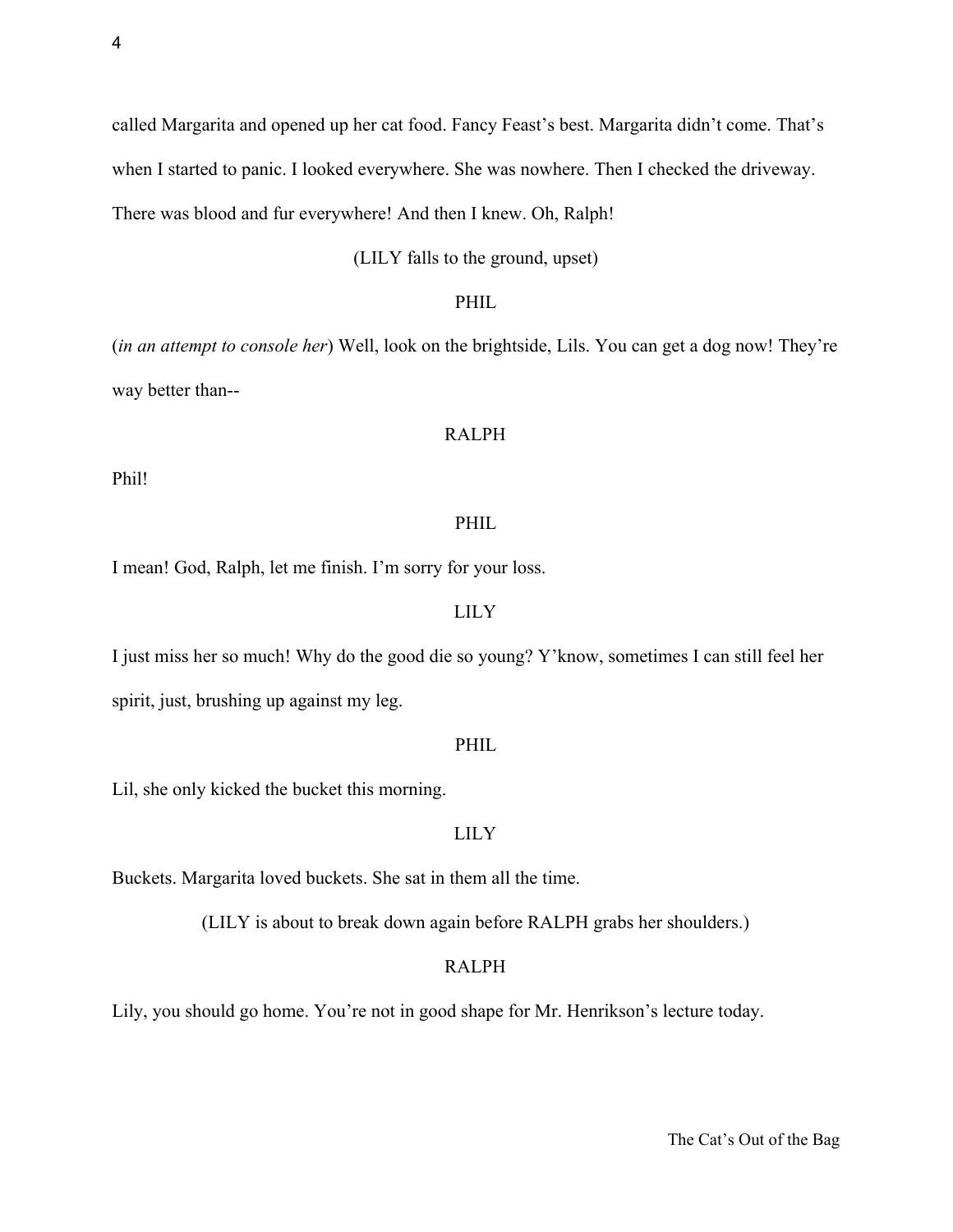You're right. Will you guys walk me to the office?

#### RALPH

We're gonna be late to class, Lils.

#### LILY

You'll get out of Mr. Henrikson's lecture.

### PHIL

Of course we'll walk you, Lilybug! We're absolutely here for you in your time of need. We wouldn't dare abandon you for even one second! Let's go right now.

(PHIL drags LILY offstage and RALPH rolls his eyes and follows.)

#### **Scene Two**

**Setting:** The kids' neighborhood

**At Rise:** Ralph and Phil are on their way to Ralph's house.

### RALPH

Gee man, I don't know. I feel really bad for Lily. I remember how devastated I was when Chubbs died. He was the best hamster ever.

#### PHIL

What about Lil' G?

### RALPH

(*reluctantly*) Yeah, he's okay, I guess. Guinea pigs just aren't the same though.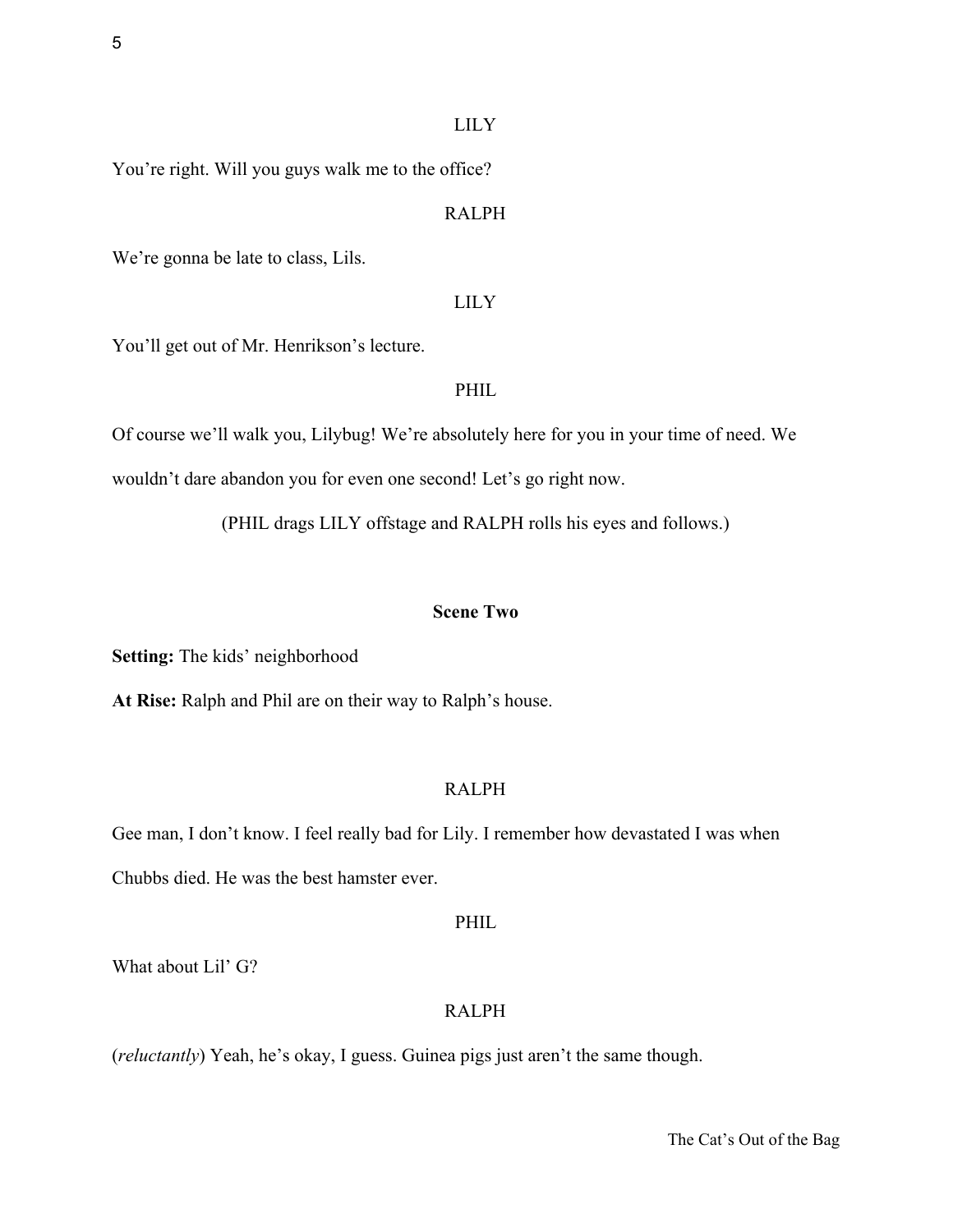Well, Lily will be okay. She's tough, even if she's got enough drama in her to be the entire Drama Club herself.

# RALPH

Yeah. She's pretty great.

(The boys' train of thought is interrupted by the trashcans in the alleyway rustling.

PHIL gets excited.)

## PHIL

Dude, look! I bet it's the raccoons again! Kick the trash can over, I want to catch one.

## RALPH

Okay, but if I get rabies I'm biting you first.

(RALPH goes to kick the trashcan buuuuuuuttt)

#### PHIL

Wait, what's this?

(PHIL picks up something shiny off the ground)

Sweet! New bling!

# RALPH

Phil, that's a collar.

PHIL

I know, help me put it on.

# RALPH

Hold on a second, let me see that tag.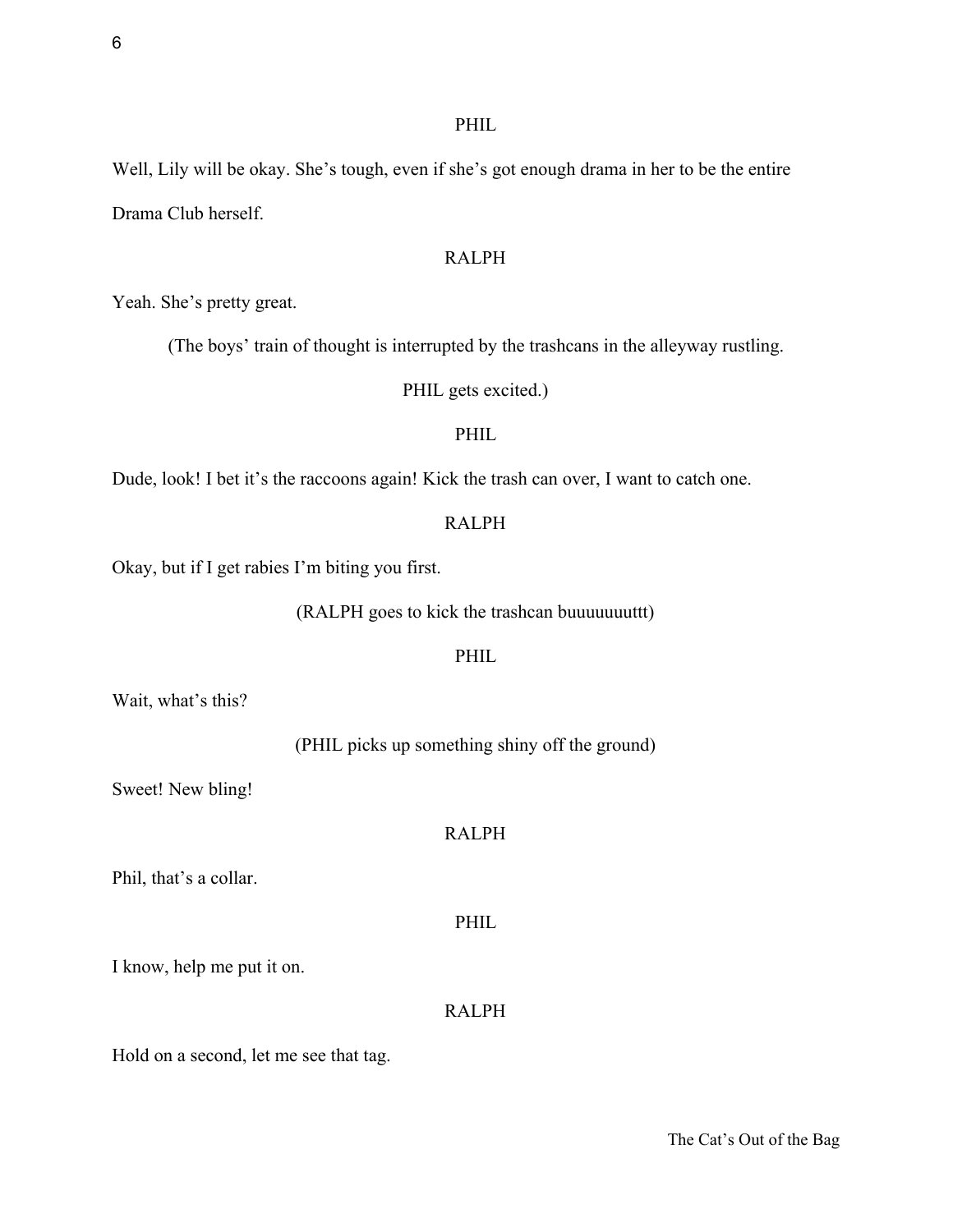# (RALPH snatches the collar away)

Woah.

# PHIL

What?

# RALPH

This is Margarita's!

PHIL

Let me see!

(PHIL snatches the collar back)

Holy crap, it is,

# RALPH

Phil, look at the ground! There's fur everywhere!

(PHIL walks over to investigate a spot on the ground)

### PHIL

Ralph, this is a blood stain.

### RALPH

Dude, we need to go tell Lily.

(RALPH and PHIL run off stage.)

## **Scene Three**

**Setting:** Lily's bedroom

**At Rise:** Ralph and Phil show up with bad news.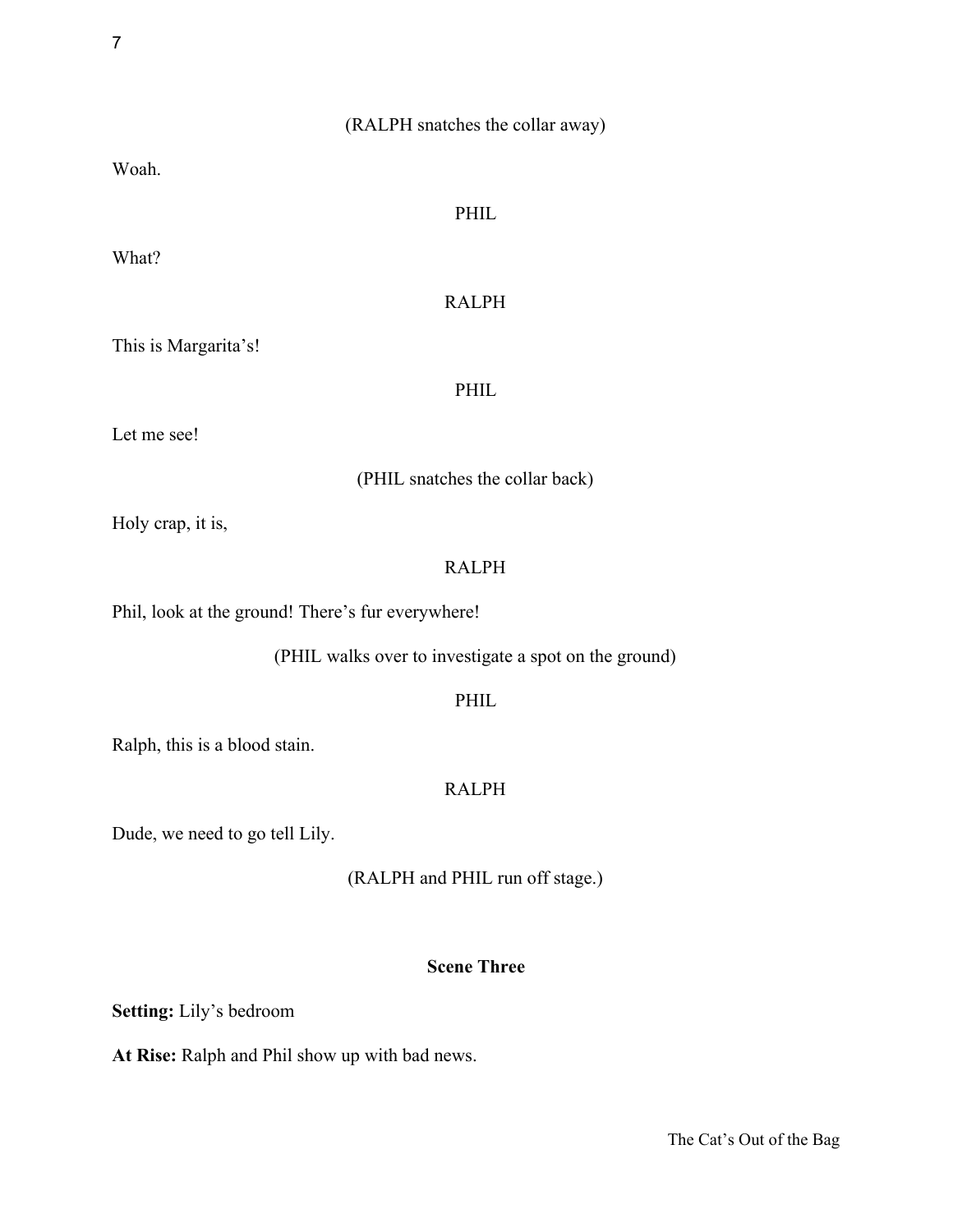(LILY enters, irritated. RALPH and PHIL follow close behind.)

#### LILY

All right, what was so important that you just had to disturb me during my hour of grief?

# PHIL

It's been a lot longer than an hour.

(LILY glares at PHIL and he hides behind RALPH)

## RALPH

Look Lily, I know you're not feeling great right now--

#### PHIL

In fact, you're probably about to feel a lot worse.

### LILY

What?

#### RALPH

(*to Phil*) C'mon man, a little tact would be nice.

#### LILY

Ralph? What is he talking about?

# RALPH

(*sighs*) We found something in the alleyway by my house. Something not good.

#### LILY

Why are you telling me?

# RALPH

Because we think we found where Margarita died.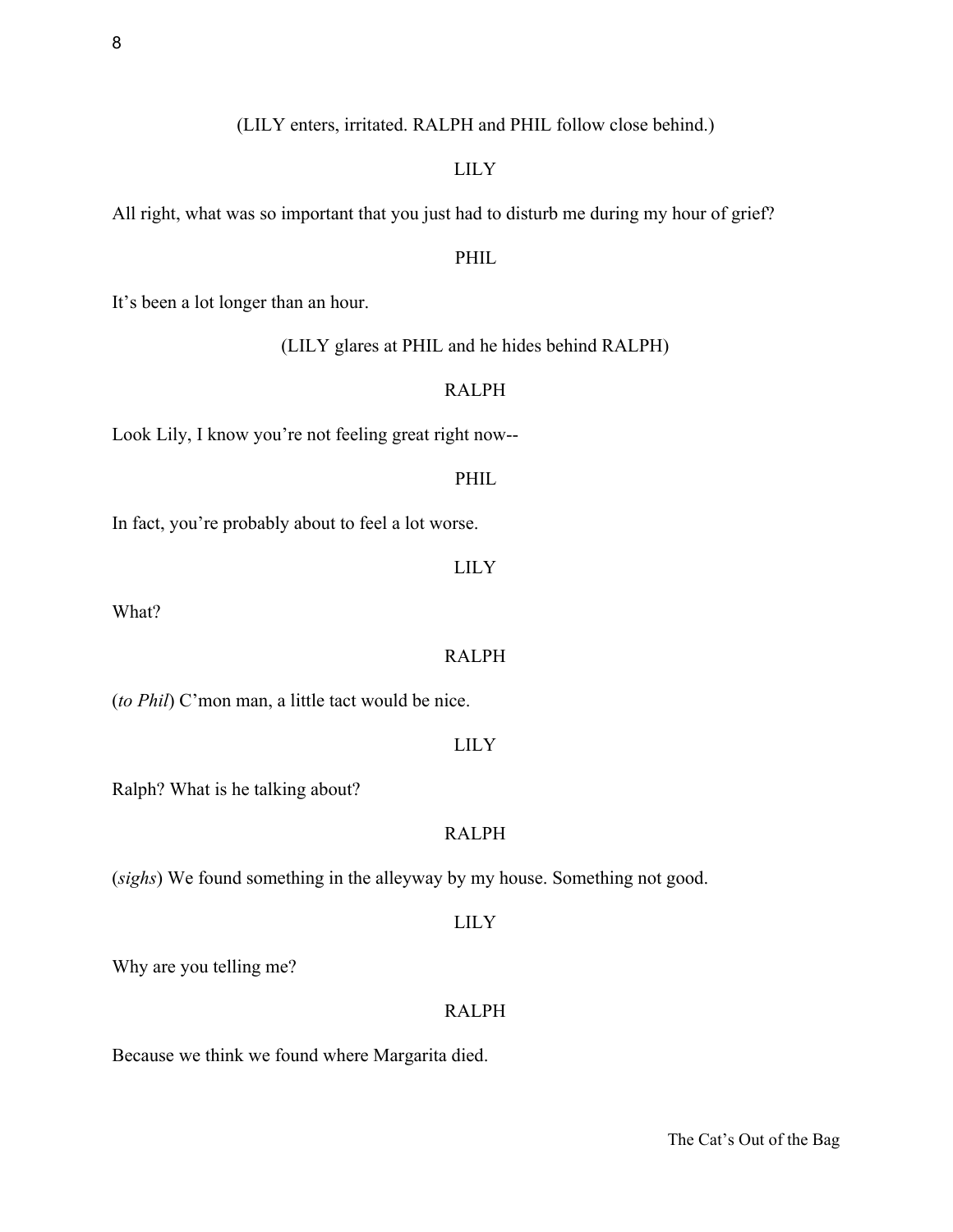What?!?

#### RALPH

There was blood and fur everywhere, just like in your driveway! And then… we found this!

(RALPH holds up the collar)

### LILY

That could be any cat's!

## RALPH

Lily, it says Margarita on the tag.

## LILY

That doesn't mean anything!

#### PHIL

Lils, I'm sorry to be the one to tell you this but… your cat was MURDERED!

#### (both LILY and RALPH gasp dramatically)

### LILY

Whaaa??

#### PHIL

Think about it, babydoll. Let's recap.

(PHIL takes on the persona of a 1940's detective)

The night before it all went down, all was well in the house. You were curled up with Margarita,

watching the soaps.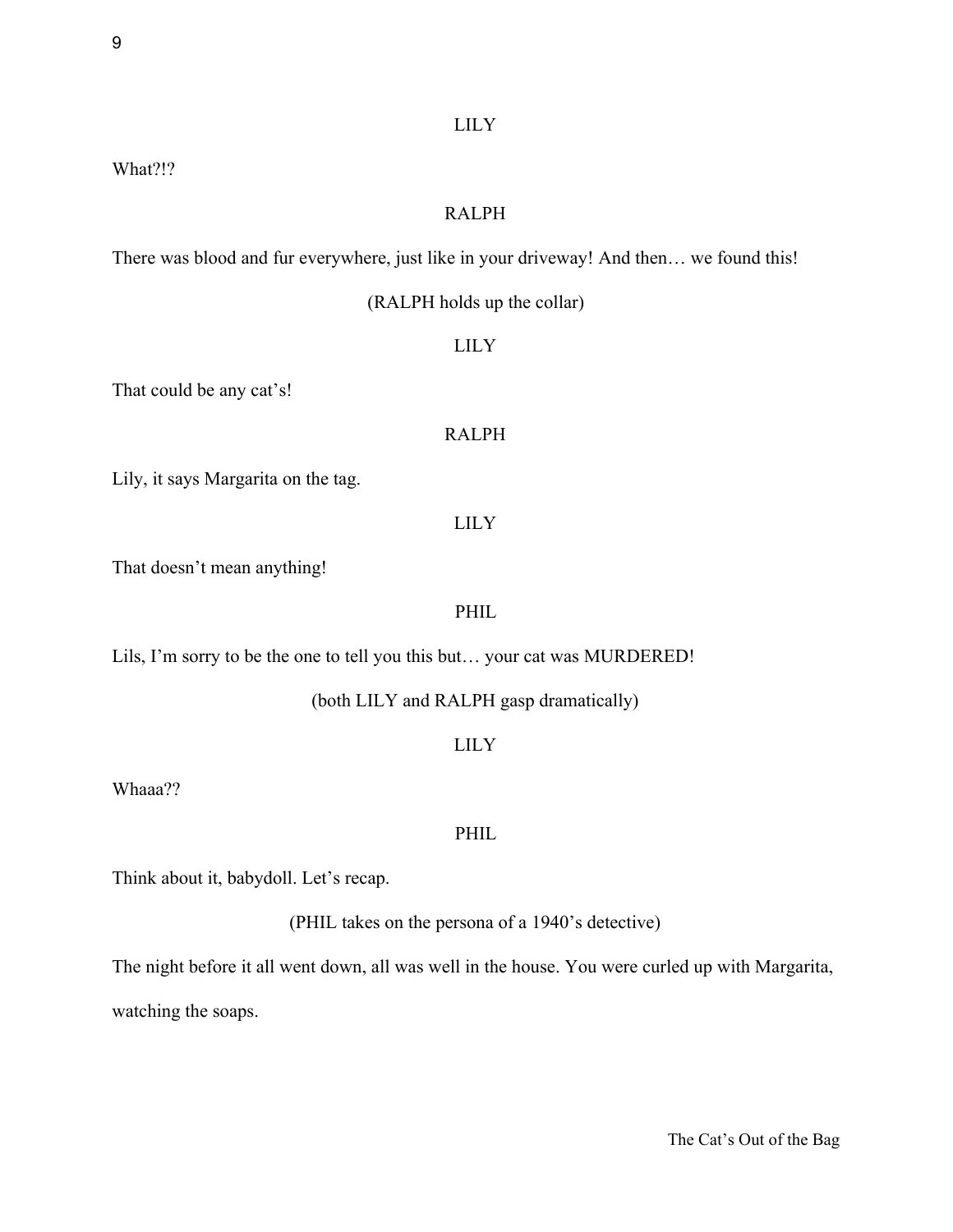I don't watch soap operas, Phil--

### PHIL

So you were watching the soaps. (*to Lily*) Trust me, I'm a professional.

### LILY

Yeah, a professional stupid-head.

### PHIL

ANYWAYS. You turned off the soaps. It was nine o'clock, time for bed. You turned out the lights and pulled your cat close. But what you didn't know was... that it would be the last time! DUN DUN DUN.

#### (LILY punches PHIL in the arm)

Hey, do you want me to tell the story or not? Nine-thirty o'clock. Margarita escapes your grasp. She slinks down to the kitchen to finish off the last of the food in the bowl and at ten o'clock she sits on the driveway. But what Margarita didn't know was that it would be tHE LAST TIME.

#### RALPH

Phil.

# PHIL

Fine. Ten-thirty o'clock. The murderer shows up. He pulls out a shovel and starts beating--

# RALPH

Phil!!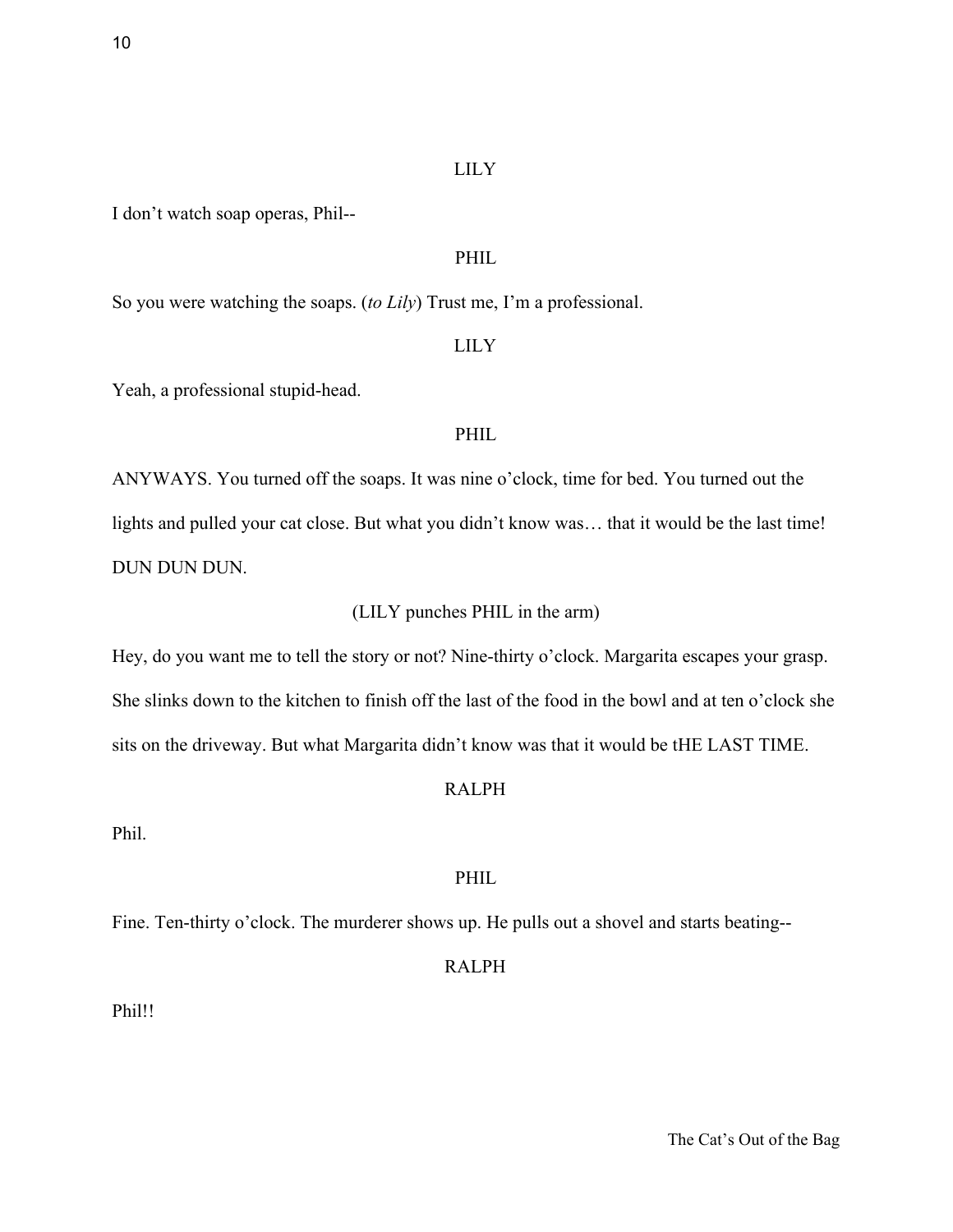# Oh shoot, sorry. (*correcting himself*) Murdering Margarita. Then, this vicious freak dumped the

body in the alleyway. Case closed.

# RALPH

No, it isn't. You just made that stuff up off the top of your head.

# LILY

Yeah, you've been watching way too much Criminal Minds.

# PHIL

That may be true, but that doesn't change the fact that Margarita was MURDERED!

# RALPH

Phil, the only way we could possibly know how Margarita died is if we asked her herself.

# (RALPH gasps)

I have an idea! (*heroically*) To the alleyway!

(RALPH drags PHIL offstage)

LILY

This is a nightmare.

(LILY exits)

# **Scene Three**

**Setting:** The alleyway

**At Rise:** Ralph is plotting in the alleyway, Lily and Phil are confused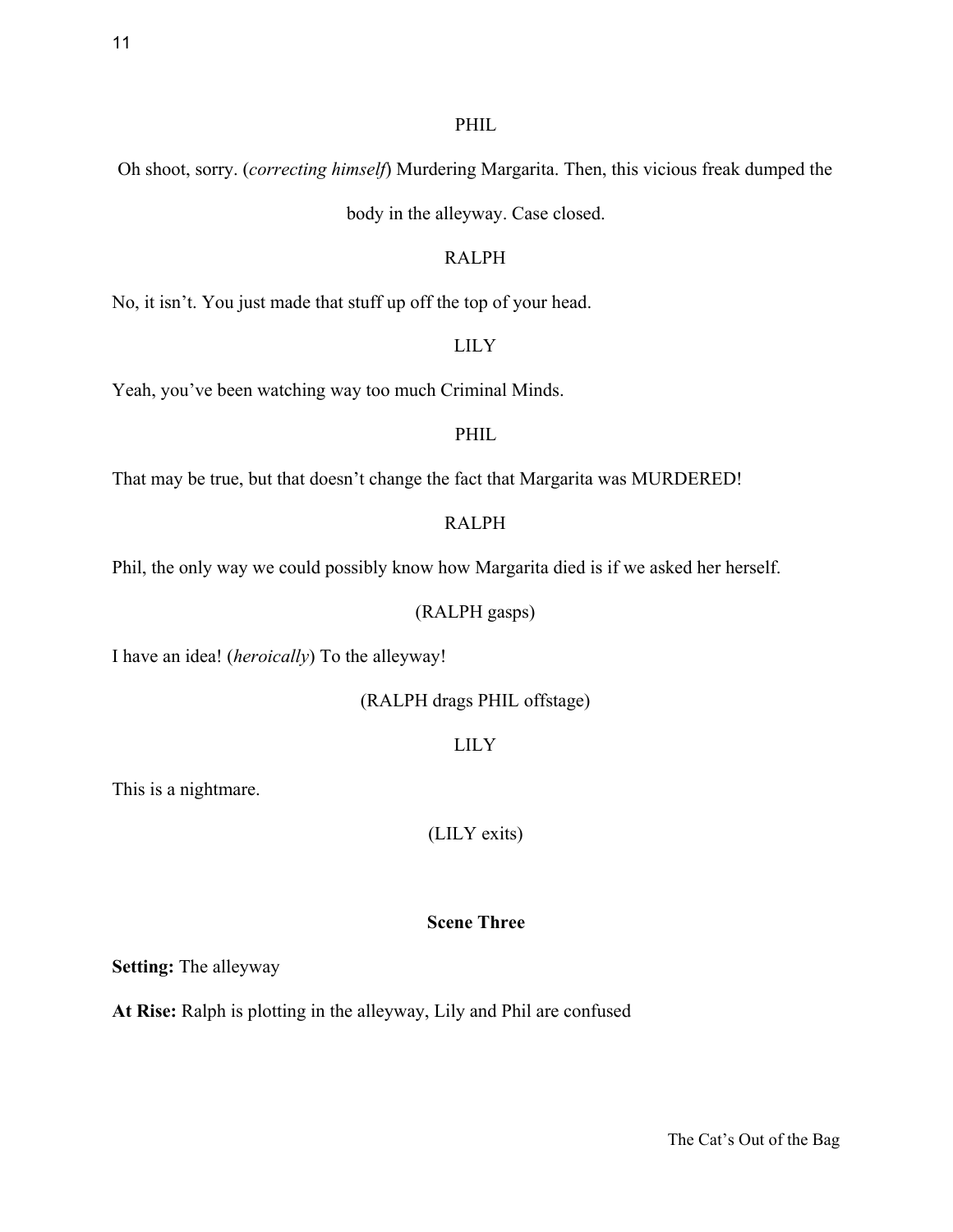# RALPH

Phil, did you get everything we need?

# PHIL

Sort of?

# LILY

Ralph, will you please just tell us what you're up to.

# RALPH

All right, all right. So I know that we can't exactly solve the mystery of how Margarita died.

Except-- we can! We're going to have a say-ahn-say!

## LILY

You mean a seance?

## RALPH

No! A say-ahn-say.

## LILY

Fine. A say-ahn-say. Isn't that kind of dark?

# RALPH

Nah. I saw one on an episode of The Suite Life of Zack and Cody once. We'll be fine. Now,

Phil, the stuff?

# PHIL

I couldn't find any candles, so I brought my light up Sketchers. I figured that'd be close enough.

# RALPH

Good thinking. Did you get the tuna?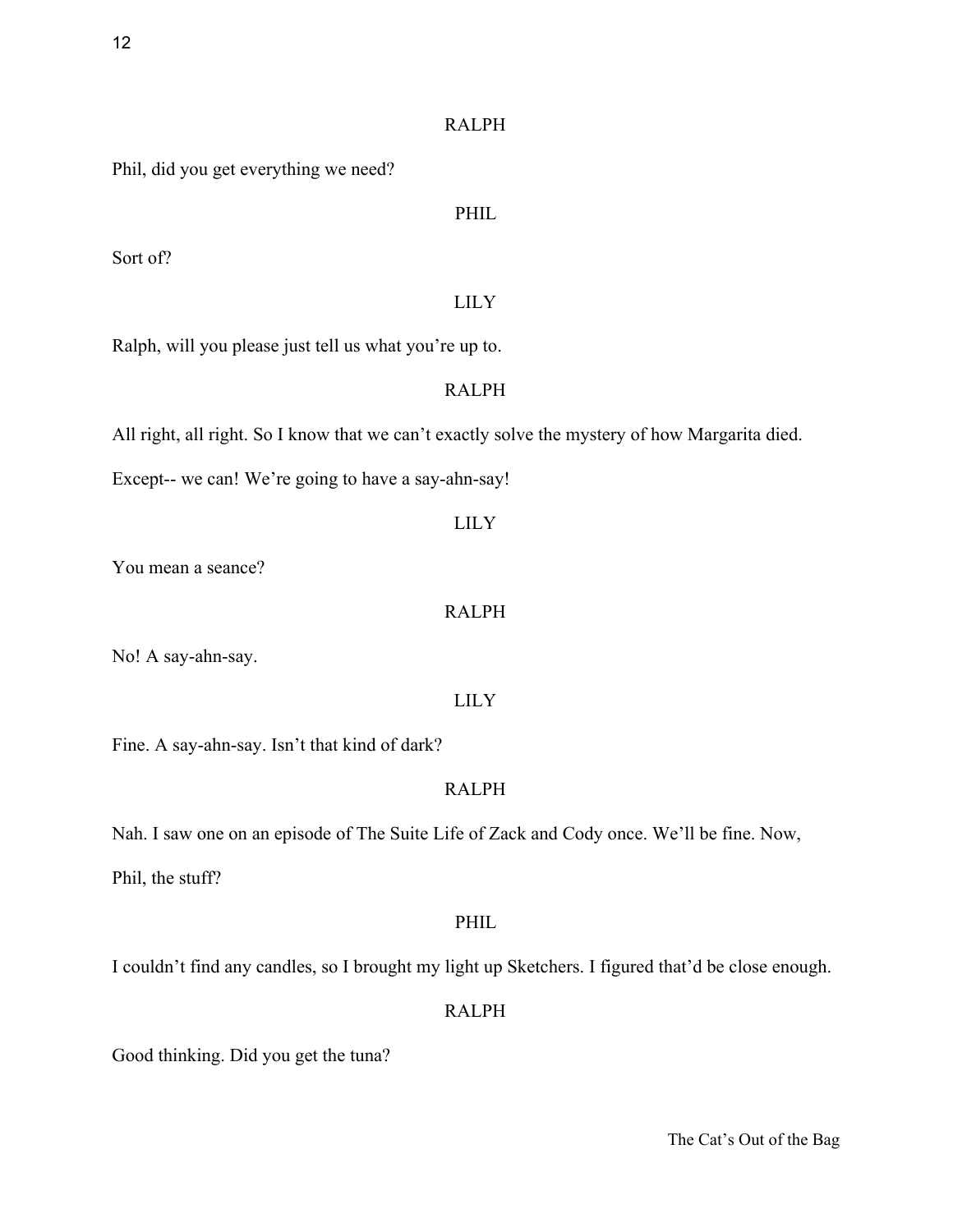Tuna?

# RALPH

Lily. Margarita is going to need something to coax her spirit out of the veil and not any handful of Meow Mix is gonna do it. So, Phil?

## PHIL

Yeah, I got it. My mom says you owe her \$2.50 though.

## RALPH

Tell her to put it on my tab. Let's get to work.

(RALPH, LILY, and PHIL sit in a semi-circle)

Okay, we need an ominous chant.

### LILY

What? Are you sure?

# RALPH

Okay, fine. We don't need it per se, but it would be cool. Just sayin'.

(PHIL begins making imitation meditation noises)

Good. Now Lily, light those Sketchers up.

(LILY does so)

Everyone join hands.

(They do)

## LILY

Ew, Phil, why are your hands all sweaty?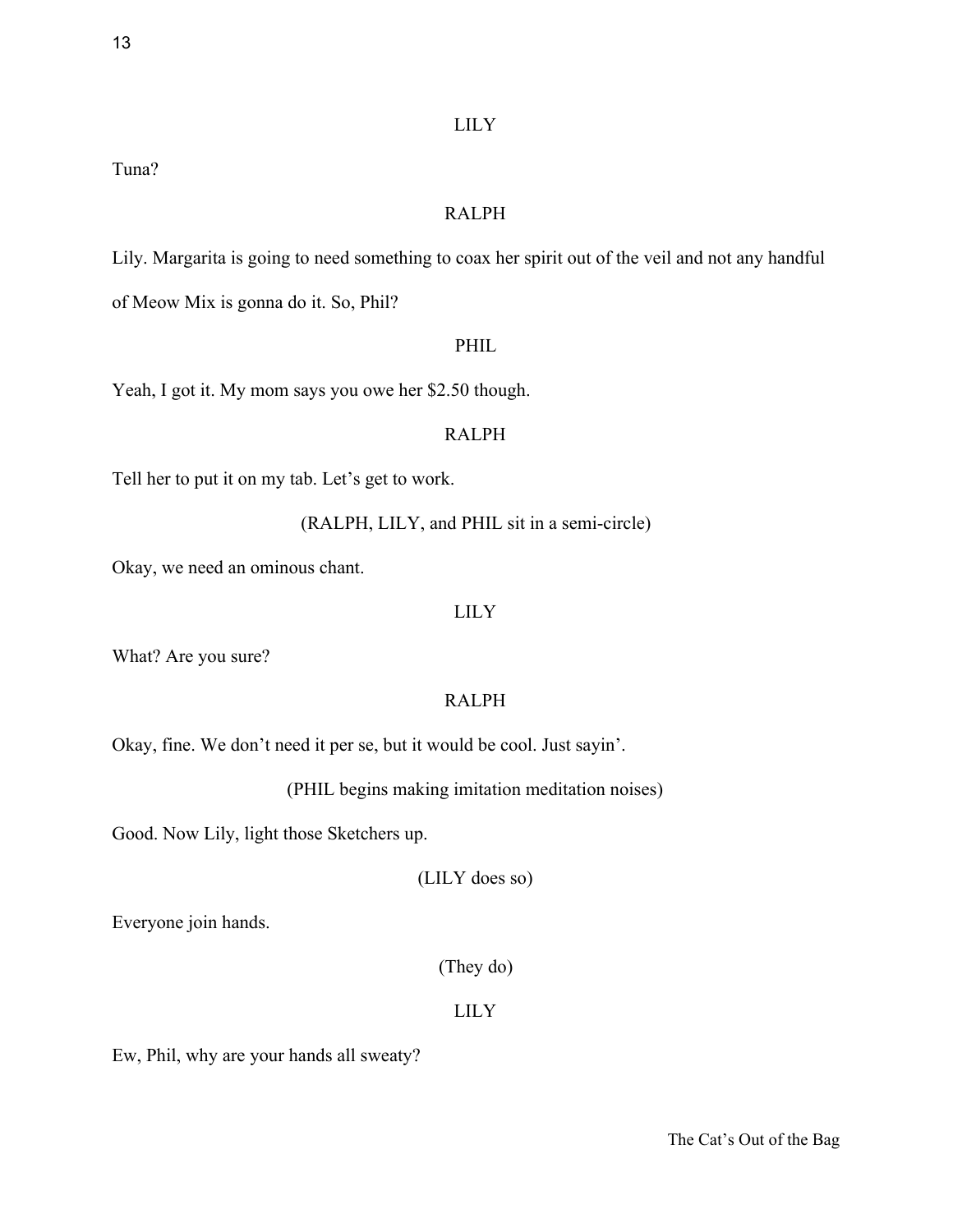I'm nervous, okay?

#### RALPH

Shhhhh.

### (LILY and PHIL resume their "chanting")

Margaritaaaaaa, are you out there? We request your presence! It's Ralph, by the wayyyy…

# LILY

This isn't gonna work, Ralph. I know she's gone. At least let me deal with it in peace.

# RALPH

Lily, this is gonna work, I swear.

### (RALPH clears his throat)

Margaritaaaaa… Here kitty, kitty, kittyyyyyy… (*whispering*) Phil, open the tuna.

#### (PHIL does)

## PHIL

Here, let me try. Here, kitty!

(Nothing happens)

Ka-caw, Ka-caw!

(The trashcans suddenly begin to shake)

# RALPH

Phil, what did you do?!

## PHIL

I was just pretending to be a bird! I thought cats liked birds!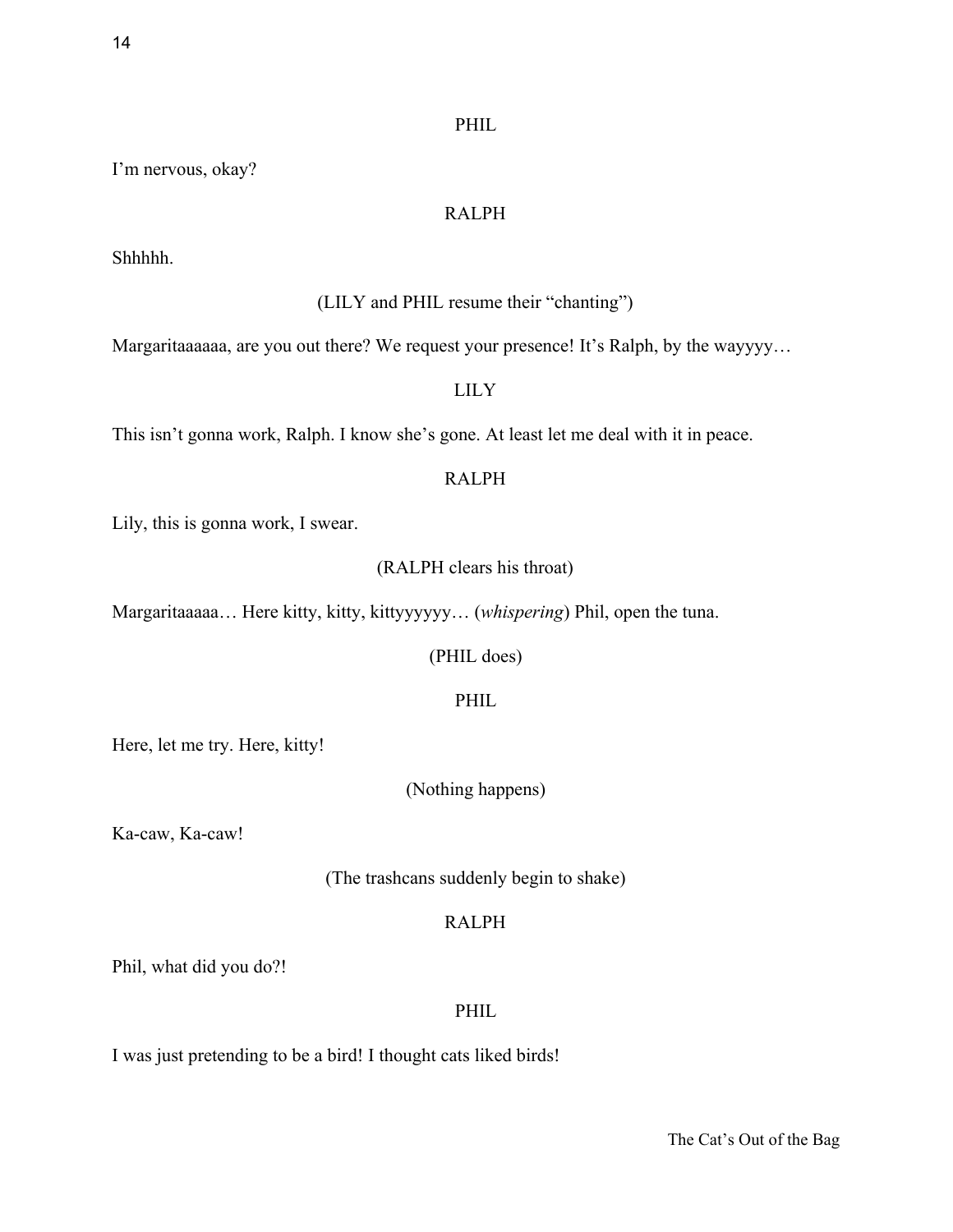# RALPH

PHIL

You angered the spirits, you idiot!

It's not my fault!

# LILY

Guys, shut up!

(RALPH and PHIL shut up. Tiny meows are heard from inside the trash cans, Lily stands to

### investigate)

## PHIL

(*whispering*) Lily, no, the spirits!

(LILY looks inside the trashcans and gasps)

LILY

Margarita!

RALPH and PHIL

What?!

## LILY

Guys! Guys! It's Margarita! She's alive!

(The little meows become louder)

And she has kittens!

(LILY moves the trashcan on its side to sit with her "long lost" cat)

# RALPH

I don't understand…

The Cat's Out of the Bag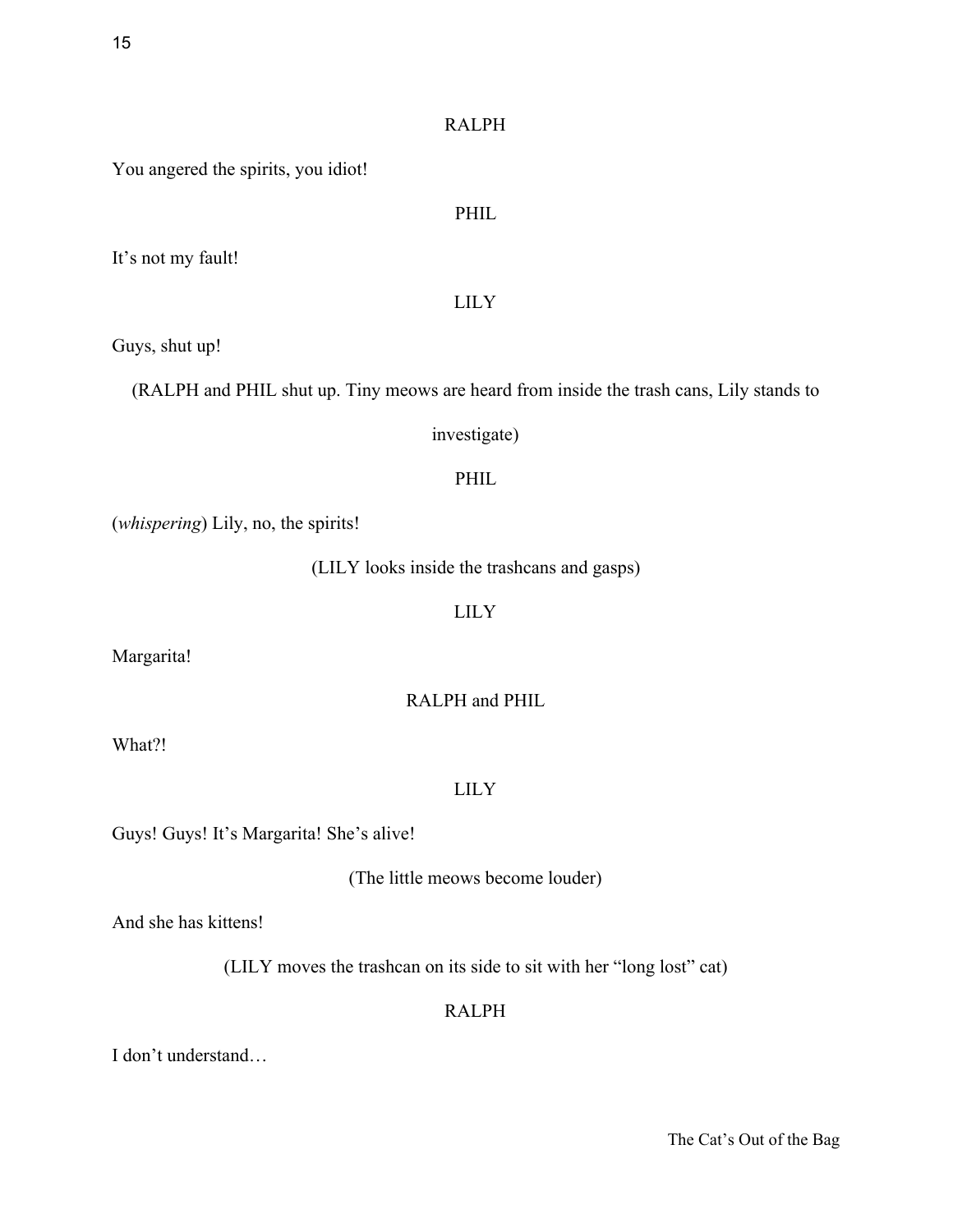How is this possible?

### RALPH

This is eerily supernatural.

### LILY

You dum-dums, this wasn't supernatural. You two are just terrible at solving mysteries.

# RALPH

Speak for yourself, Ms. "I Still Feel Her Spirit Sometimes."

### LILY

Oh, hush.

# PHIL

You guys! This explains so much! The blood, the fur? It was all apart of the miracle of birth.

#### LILY and RALPH

Ewww!!

# RALPH

At least you get some pretty cute kittens out of this situation, Lil.

## LILY

I'm just happy that Margarita's okay. (*to Ralph and Phil*) Thanks for helping guys. You really are the best.

# RALPH

We know. Right, Phil? Phil, are you crying?